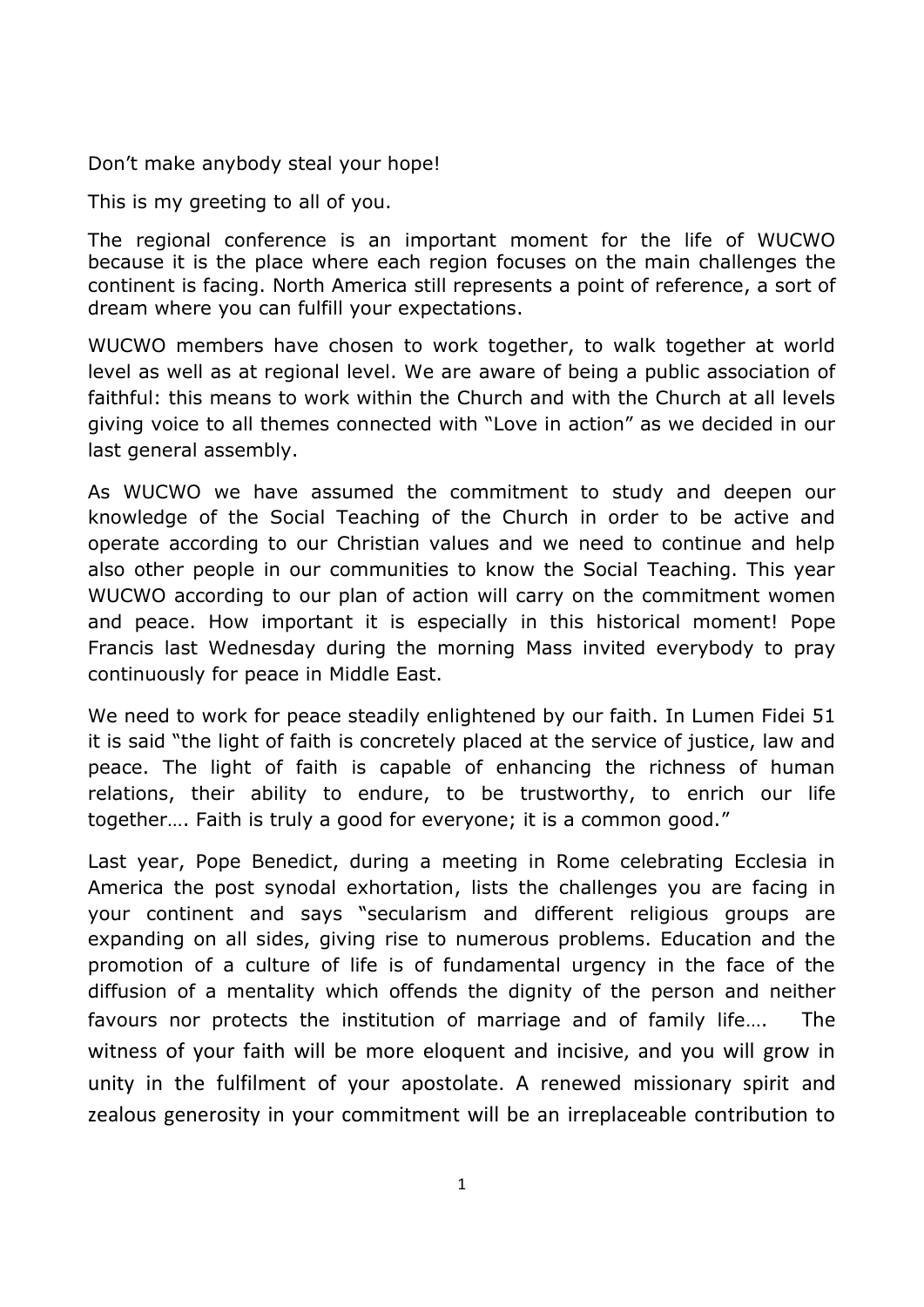what the universal Church expects and needs from the Church in America (Pope Benedict to the conference in Rome 9-12-2012)

"Nowadays, in America as elsewhere in the world, a model of society appears to be emerging in which the powerful predominate, setting aside and even eliminating the powerless: I am thinking here of unborn children, helpless victims of abortion; the elderly and incurably ill, subjected at times to euthanasia; and the many other people relegated to the margins of society by consumerism and materialism. Nor can I fail to mention the unnecessary recourse to the death penalty when other "bloodless means are sufficient to defend human lives against an aggressor and to protect public order and the safety of persons. " (63EiA)

To face all these challenges the role of lay faithful is fundamental "The renewal of the Church in America will not be possible without the active presence of the laity. Therefore, they are largely responsible for the future of the Church" (44EiA) consider how much responsibility you have! The vocation of lay faithful as mentioned in Lumen Gentium n12 has two fields where it can be fulfilled:

On a continent marked by competition and aggressiveness, unbridled consumerism and corruption, lay people are called to embody deeply evangelical values such as mercy, forgiveness, honesty, transparency of heart and patience in difficult situations. What is expected from the laity is a great creative effort in activities and works demonstrating a life in harmony with the Gospel".

America needs lay Christians able to assume roles of leadership in society. It is urgent to train men and women who, in keeping with their vocation, can influence public life, and direct it to the common good. For this, they must be formed in the truths and values of the Church's social teaching, and in the basic notions of a theology of the laity."

There is a second area in which many lay faithful are called to work, and this can be called "intra-ecclesial". A good number of lay people in America legitimately aspire to contribute their talents and charisms "to the building of the ecclesial community as delegates of the word, catechists, visitors to the sick and the imprisoned, group leaders, etc. … There is a need to promote positive cooperation by properly trained lay men and women in different activities within the Church, while avoiding any confusion with the ordained ministries."

There is also a specific paragraph n45, dedicated to women in America .

"Particular attention needs to be given to the vocation of women. … Without this contribution, we would miss the enrichment which only the "feminine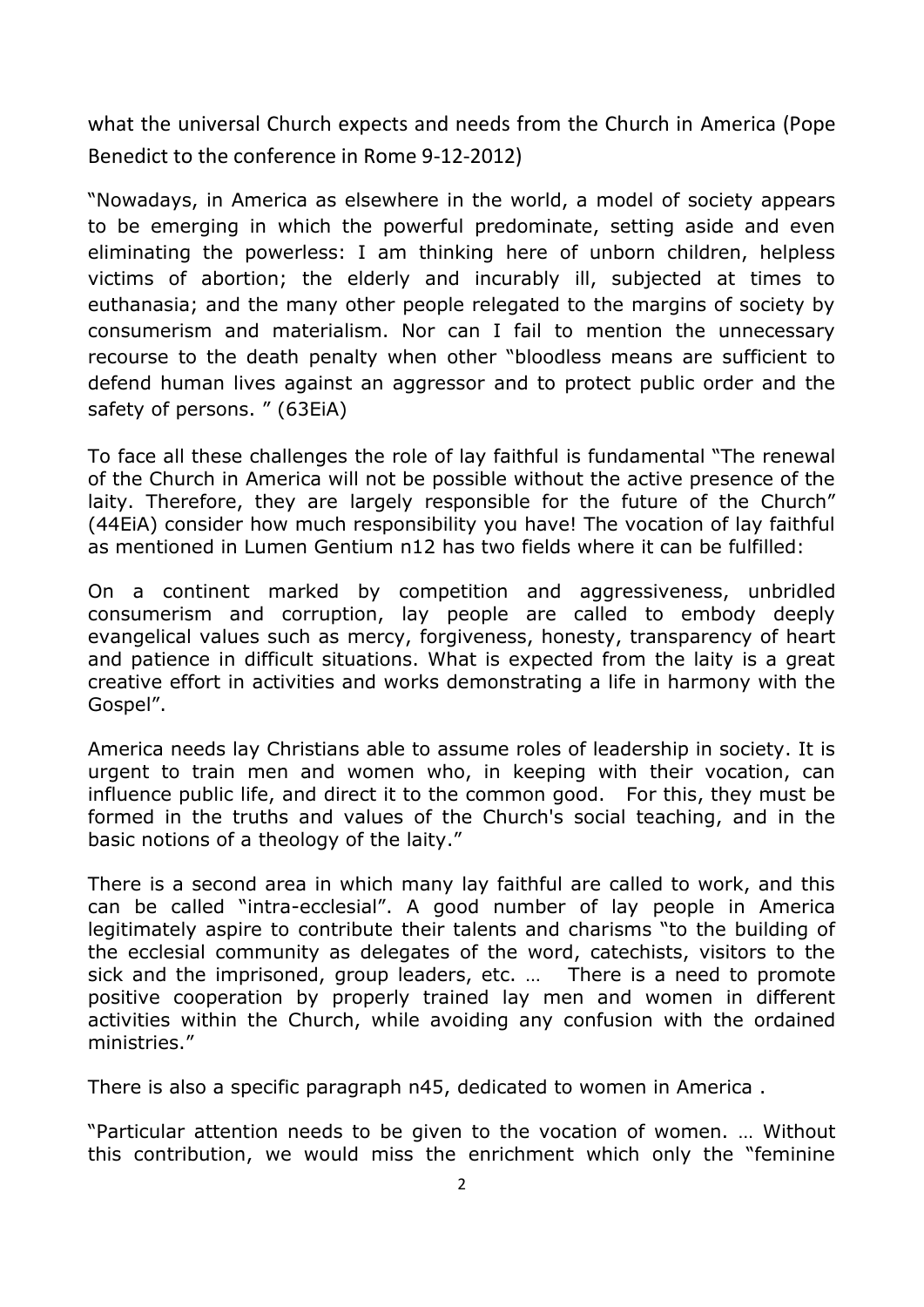genius" can bring to the life of the Church and to society. To fail to recognize this would be an historic injustice, especially in America, if we consider the contribution which women have made to the material and cultural development of the continent, just as they have in handing down and preserving the faith. Indeed, "their role was decisive, above all in consecrated life, in education and in health care".

Unfortunately, in many parts of America women still meet forms of discrimination. It can be said that the face of the poor in America is also the face of many women. … The Church feels the duty to defend the human dignity which belongs to every person, and "denounces discrimination, sexual abuse and male domination as actions contrary to God's plan".

The Church throughout America feels committed to show greater concern for women and to defend them "so that society in America can better support family life based on marriage, better protect motherhood and show greater respect for the dignity of all women". There is a need to help women in America to take an active and responsible role in the Church's life and mission, and also to acknowledge the need for the wisdom and cooperation of women in leadership roles within American society.

I urge you to offer your talents in order to contribute to a better society based on values of respect, honesty, solidarity.

The exhortation insists very much on the theme of solidarity: n52 states "Taking the Gospel as its starting-point, a culture of solidarity needs to be promoted, capable of inspiring timely initiatives in support of the poor and the outcast, especially refugees forced to leave their villages and lands in order to flee violence. The Church in America must encourage the international agencies of the continent to establish an economic order dominated not only by the profit motive but also by the pursuit of the common good of nations and of the international community, the equitable distribution of goods and the integral development of peoples." This was said in before 2000 when we weren't still aware of the harms created by such neo-liberal economy without rules, without morals, which has created such a disaster all over the world.

EiA encourages the Catholics to " find in the Church's social doctrine (once again we are in spirit of communion with our pastors since we have decided to study it and make people know) an answer which serves as a starting-point in the search for practical solutions. …The complex social reality of the continent is a fruitful field for the analysis and application of the universal principles contained in this doctrine" n54

The Church in America is called not only to promote greater integration between nations, thus helping to create an authentic globalized culture of solidarity, but also to cooperate with every legitimate means in reducing the negative effects of globalization, such as the domination of the powerful over